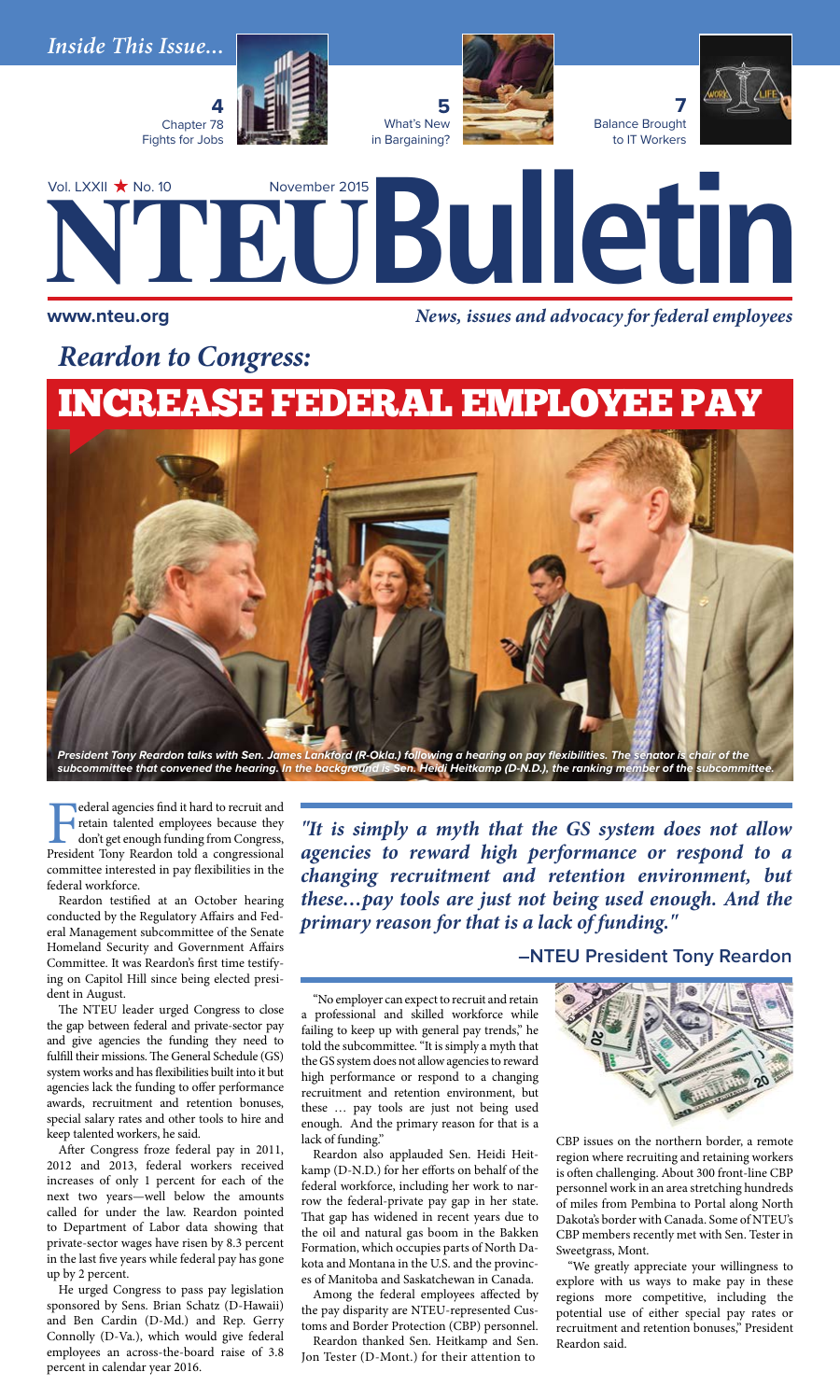# **The President's View**





# **5 Reasons to be Thankful**

Despite all that federal employees have been through the past few years—from sequestration to furloughs to a government shutdown there is still plenty to be thankful for. I understand if you are not quite with me yet but consider these five reasons to be thankful.

# *1. The dedication of the federal workforce*

Public service means something to federal employees. The 2015 Federal Employee Viewpoint Survey (FEVS) once again demonstrated the high levels of commitment federal workers have to their jobs. More than 90 percent of employees have superior levels of commitment to their work the survey revealed, and they consistently seek out ways to do the work better and are willing to go the extra mile to get the job done.

That is no surprise to me. NTEU members believe what they do is important, and it is.

## *2. Support on Capitol Hill*

Even though it seems like the deck is stacked against us in the House and Senate, there are lawmakers who believe in federal employees and support you. Their efforts on your behalf have been instrumental in thwarting a number of proposals that would harm you. Every day they work with NTEU and they fight for a strong civil service that is paid appropriately and has the tools and resources to get the job done.

We need more supportive members of Congress to join with them. Then we can begin to rebuild the federal agencies, secure a fair pay raise and fully meet the missions of federal agencies. Which brings me to my next reason to be thankful.

# *3. A Voice in the Political Process*

As American citizens, you have the right to help choose who represents you in Congress. We often take this right for granted and some do not even bother to exercise it and vote. I think it is helpful to remember that wanting a say in the governing process helped spark the birth of our country, and there are many across the world still fighting for this basic right.

I urge you to register to vote. Make sure your family and friends are registered to vote. When you think about voting, remember that for federal employees there is a direct line between who sits in Congress and your pay, benefits and the resources available to do your job. Support those who support you.

# *4. Those Who Came Before Us*

We benefit today from the many hardfought battles of years ago. Whether it was private-sector unions or the earlier members of NTEU, their efforts reverberate today. We all know that unions brought us the weekend, helped end child labor in our country, and continue the fight for fair and equal wages. Throughout the federal government, employees have alternative work schedules, flexible spending accounts, and many other benefits because earlier NTEU members stepped up to the plate.

I believe in the power of unions, and the necessity of collective action. If not for NTEU, the working life of a federal employee would look much different. There would be no one to stand up for you, limited rights and benefits, no alternative work schedules, work-life balance, or overtime pay. We build on what those who came before us accomplished and leave a better federal workplace for those who will follow.

## *5. A Strong Union*

NTEU members can be grateful for what our union provides. We bargain strong contracts and enforce them with trained and skilled chapter leaders. We battle against unfair treatment and work locally and nationally to give you a voice in your agencies. We have a reputation on Capitol Hill for being outspoken advocates on your behalf, and we tell your story to the media and the American public.

We are proud to be NTEU, proud to represent you and proud of your work. At NTEU, we are committed to your success and will do everything we can to ensure it.

On a more personal note, I am thankful for all of you—for the work you do, for being a member of NTEU, for not being afraid to stand up and demand dignity and respect. I wish you and your families a wonderful Thanksgiving.



# *Reardon Participates in FDIC Workplace Excellence Meeting*

Finding a way to effectively address employee concerns at an agency that has more than 6,000 bargaining-unit employees spread across the country can be a challenge. But the Federal Deposit Insurance Corporation (FDIC), in collaboration with NTEU, has implemented a program to gather—and act on input from front-line employees.

The joint program, called Workplace Excellence (WE) Councils, is the result of a 2012 agreement between NTEU and FDIC. The WE groups are established within FDIC's various divisions and offices, and NTEU selects half of the participants of each council from interested union members. Overseen by a national steering committee, the councils serve as a mechanism for employees to provide input on ways to improve their workplace and operate in conjunction with labor-management forums that meet four times a year.

At a WE quarterly meeting attended by NTEU President Tony Reardon and FDIC Chairman Martin Gruenberg, Reardon ex-



pressed NTEU's ongoing support of the program, which has been in place since 2013.

"These groups have helped ensure that FDIC employees have the opportunity to be involved and engaged in the workplace," President Reardon said. "They contribute to helping the FDIC maintain its position at the top of the Best Places to Work rankings."

The councils discuss ways, among other issues, to address results from the Federal Employee Viewpoint Survey (FEVS) administered by the Office of Personnel Management. The standard FEVS has been supplemented

with additional questions specifically tailored to FDIC issues.

One representative of the Risk Management Supervision WE council presented unique and effective ideas to improve communication methods and to build a rewards program to recognize top-performing employees an excellent example of how the input of front-line employees can get heard. Two of the largest FDIC divisions have previously adopted WE Council recommendations to secure feedback on management policy directives affecting how front-line employees perform their jobs.

Chairman Gruenberg expressed his gratitude for NTEU's role in developing and supporting the program and the "strong partnership that we have developed," he said.

"I applaud the work of these councils, which are an important step in furthering NTEU's goal of promoting employee engagement and empowerment," President Reardon said.

President Anthony M. Reardon Executive Vice President James Bailey

*To organize federal employees to work together to ensure that every federal employee is treated with dignity and respect. —NTEU Mission* NTEU Bulletin Staff Director of Communications: *Dina Long* Editor: *Sheila McCormick* Graphic Designers: *Sherry Meneses, John Punsalan* Writers: *Vel Nguyen, Stacy Neidoff, Raju Chebium*

ISSN 0279-540X Nonprofit U.S. Postage Paid Washington, DC USPS 595-1400 Printed on recycled paper.

© Copyright 2015. The NTEU Bulletin is published by the National Treasury Employees Union, 1750 H St., NW, Washington, DC 20006. To contact us, call (202) 572-5500 or email NTEU-PR@nteu.org.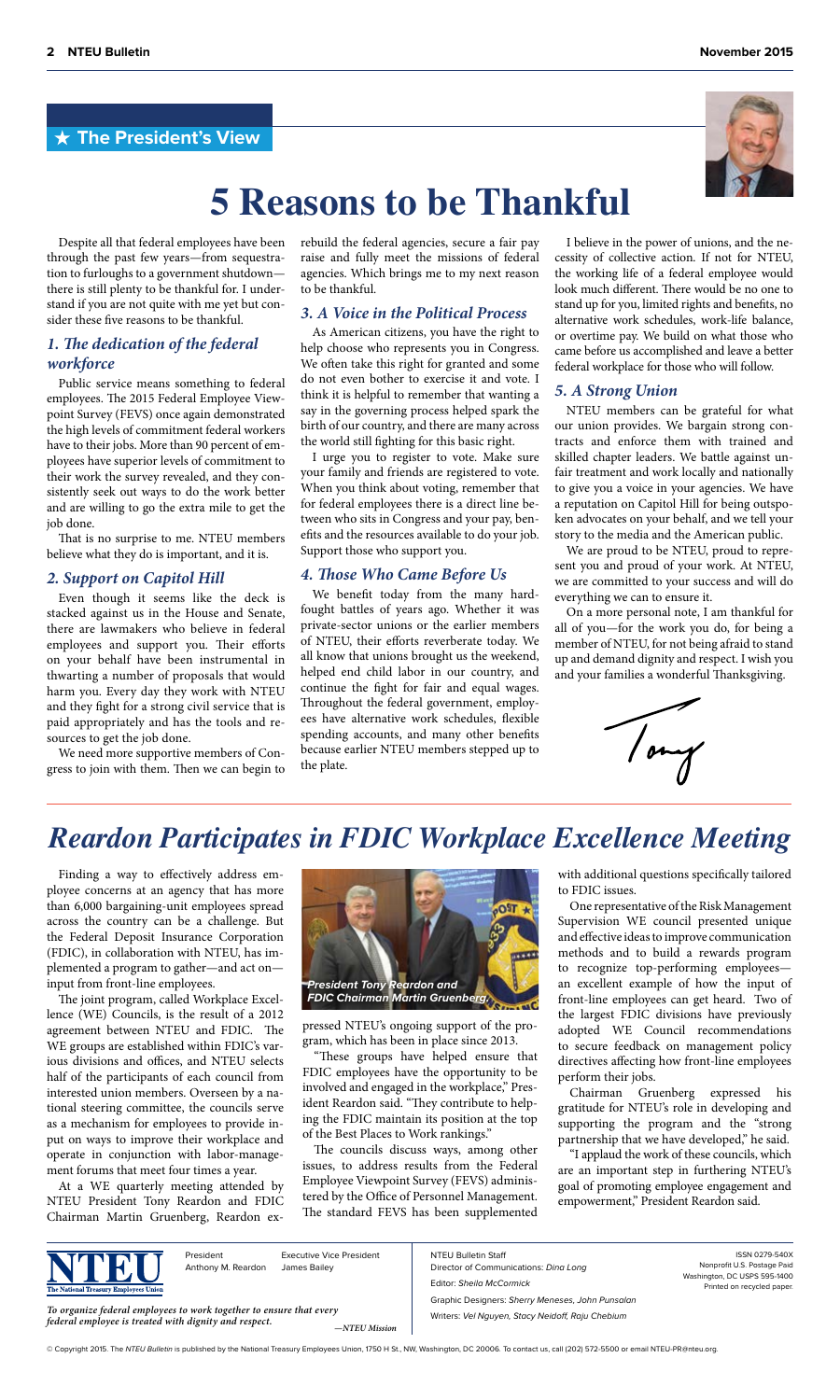# Union Pursues CBP Violations

For years the frontline employees who protect our nation's ports of entry were forced to work schedules that violated federal law. Specifically, they were not provided two consecutive days off and they were scheduled to work different hourly shifts within the same workweek.

The illegal practice started with employees in differing agencies that were later combined to form Customs and Border Protection (CBP) within the newly-created Department of Homeland Security.

NTEU has been fighting and winning cases that require CBP to compensate the impacted employees with back pay. Even as CBP refuses to implement the awards and files motion after unsuccessful motion to avoid responsibility, NTEU continues its fight.

NTEU has filed unfair labor practice charges with the Federal Labor Relations Authority and is scheduling noncompliance hearings with the multiple arbitrators who have ruled in the union's favor. NTEU's continued litigation creates a factual record of CBP's continued noncompliance so that the agency is held to account for its violations of law.

**Issue Dates to 2001**

The unlawful scheduling practices spanned the U.S. Customs Service and the Immigration and Naturalization Service (INS). Both agencies had officers at the ports of entry whose jobs were to stop illegal goods and people from coming into the country while facilitating legal tourism and trade.

NTEU represented the Customs Service and began objecting to the schedules on behalf of employees known as legacy Customs officers. The union's grievances cover the period of October 1, 2001, until April 4, 2008, for the group of.

Later, NTEU challenged CBP on behalf of the legacy INS officers the union now represents. The back pay period for these officers is from July 2004 through April 4, 2008.

"NTEU will pursue this through any legal challenge the agency tries to make," said President Tony Reardon.

# **NTEU Fights Harmful Offsets in the Highway Bill**

As Congress continues work on a highway extension bill, NTEU is encouraging its members to speak out against two proposals that would hurt employees and negatively impact the American public.

The extension of the highway trust fund is a must-pass piece of legislation that has some lawmakers looking for revenue sources by reviving a failed experiment and diverting funds from another agency.

# *Private Tax Debt Collection*

One proposal drawing criticism from NTEU and others is to revive the failed experiment to outsource the collection of tax debt to private collection agencies (PCAs). The program previously was shut down by the Internal Revenue Service (IRS) after costing more than it brought in.

A growing chorus of voices, including editorial writers from national newspapers, the National Taxpayer Advocate, the NAACP, and the National Council of La Raza, are opposing the idea.

"The idea of allowing private companies to collect taxes on a commission basis has been rejected by the IRS and is opposed by the National Taxpayer Advocate," said President Tony Reardon. "NTEU will continue its work to stop this language from being inserted into a long-term highway funding bill."

In early October, 16 Democratic senators sent a letter to the leadership of the House and Senate opposing the measure. The senators called the proposal "fiscally dubious" pointing out the past attempts at this resulted in financial loss for the government.

"We are concerned…that the use of PCAs will actually result in a loss of revenue to the federal government. Indeed, every previous attempt to use PCAs to collect taxes has resulted in a loss to the federal government despite projections that their use would generate billions in unpaid taxes," the senators wrote.

President Reardon emphasized those thoughts in a letter a few weeks later to every member of the House.

# *Customs User Fees Diversion*

Another troubling proposal would divert Customs user fees away from Customs and Border Protection (CBP) and into unrelated transportation projects.

CBP collects Customs user fees to recover agency costs incurred from inspecting and processing air and sea passengers and a variety of cargo shipments. Current law requires that these fees be used only to cover the cost of those inspections.

This proposal also has drawn significant opposition from a number of sources. The Journal of Commerce spoke out against it, as did a coalition of travel, tourism, airport and airline organizations. The group detailed its opposition in a letter to the Senate Finance Committee and the House Ways and Means Committee.

NTEU believes that the Customs user fees need to remain with the agency, as the law requires. In his letter to members of the House, Reardon wrote that diverting \$4 billion in user fees away from the intended purpose of increasing CBP staffing would hurt the agency's ability to fulfill its mission to facilitate international trade and travel.

"Sufficient CBP staffing must be provided to ensure security and mitigate long wait times at our nation's air, sea and land ports of entry. There is perhaps no greater roadblock to legitimate trade and travel efficiency than the shortage of staff at the ports. Understaffed ports lead to long delays for the traveling public and in commercial lanes as cargo waits to enter U.S. commerce. Those delays result in real losses to the U.S. economy," according to the letter.

"Congressional representatives need to hear from our members about both of these proposals," Reardon said.

To take action, visit the Legislative Action Center at **www.nteu.org**.

# **★ Your Future**

# NEWS ON COLA; MEDICARE PART B

Federal retirees, and all Social Security recipients, received unwelcome news in mid-October, when the Department of Labor announced that there would be no increase in the cost-of-living adjustment (COLA) in 2016.

The COLA is based on the increase in the Consumer Price Index for Urban Wage Earners and Clerical Workers (CPI-W). The CPI-W measures the increase in prices on consumer goods including food, housing, clothing, health care costs, transportation and a variety of other expenses. The COLA determination was made by the Bureau of Labor Statistics by calculating the increases in these costs from September of 2014 through September of 2015.

The formula that determines whether or not there will be a COLA points to low inflation, as evidenced by falling energy prices, especially lower prices for fuel at the gas pump.

However, the prices of many goods and services used by older Americans keep rising. This includes prescription drugs and medical services. So retirees are not getting much relief.

#### *Medicare Part B Premium Hike*

Added to the financial stress for retirees was an expected spike in premiums for Medicare Part B coverage for next year for millions of retirees.

Roughly 30 percent of U.S. retirees—some 16 million elderly people—were likely to see their monthly Part B premiums surge from \$104.90 a month to about \$159.30 a month. They include:

- $\star$  Federal retirees who receive little or no Social Security income because they are covered by the Civil Service Retirement System, which does not have a Social Security component.
- $\star$  Retired federal workers who enrolled in Medicare but not in Social Security.
- $\star$  Newer federal retirees who will be signing up for Medicare next year.

NTEU fought hard to get Congress to limit this spike in premiums. Congress listened and included language in the two-year budget deal crafted in late October that limits the increase.

Those 16 million people will likely see an increase to only \$123 per month.

Those who **would not be impacted** by the increase are about 70 percent of Social Security beneficiaries who get Part B premiums deducted automatically from their monthly Social Security checks. They won't have to pay those higher premiums because they are covered by the "hold harmless rule" in federal law.

President Tony Reardon has sent letters to Capitol Hill supporting S. 2148, introduced by Sen. Ron Wyden (D-Ore.), ranking member of the Senate Finance Committee, and H.R. 3696, introduced by Rep. Dina Titus (D-Nev.). Both bills would block the premium increases.

NTEU strongly supported enactment of this legislation which would have kept Medicare beneficiaries paying the current amount of monthly Part B premiums. However, the union also recognizes the budget issues Congress faces in protecting retiree Medicare access and coverage. The limits placed in the budget deal will soften—but not eliminate the impact on seniors.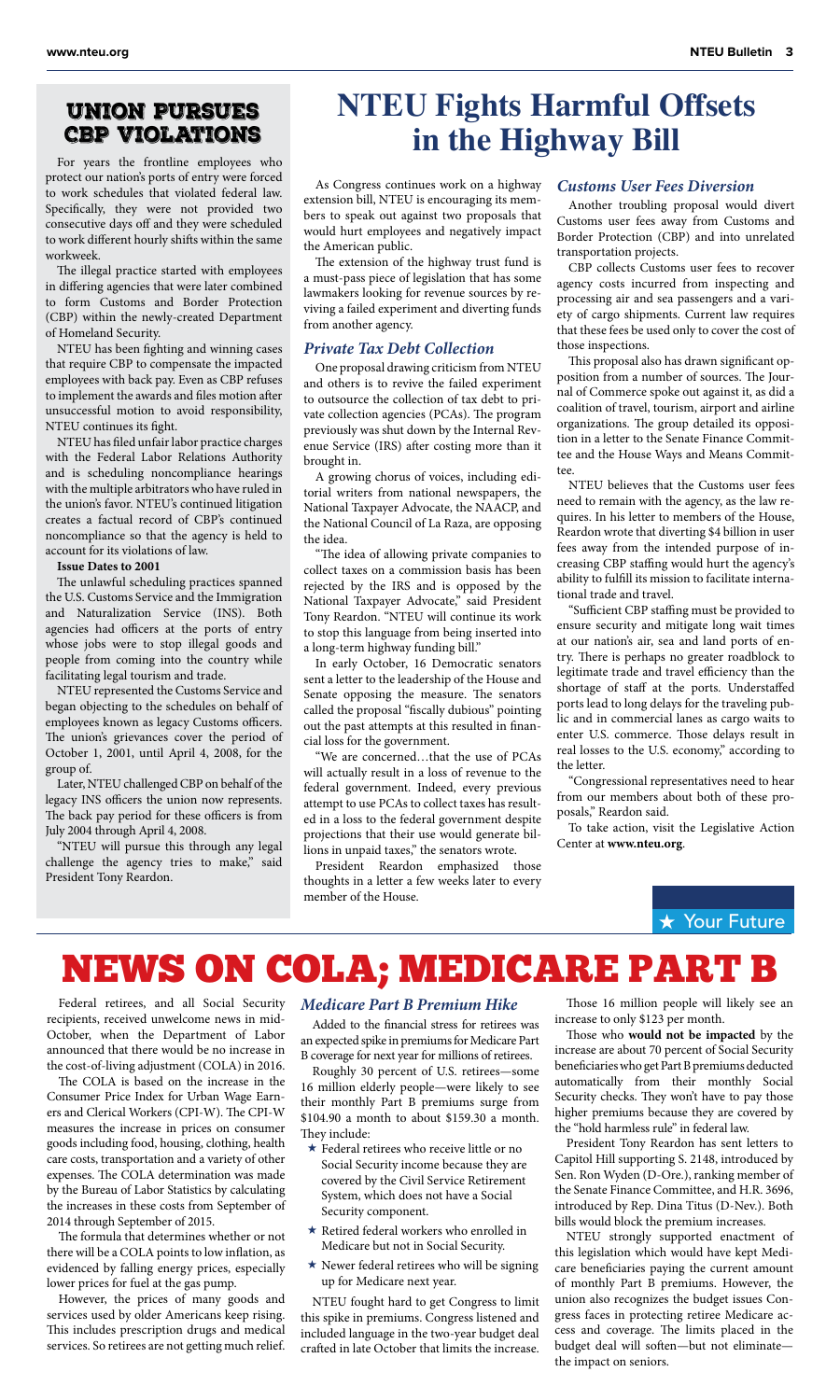

# *Just 48 hours after NTEU was notified of the Internal Revenue Services' (IRS) plan to relocate dozens of Detroit-based employees, Chapter 78 (IRS Detroit Computing Center) members organized a fight on multiple fronts to effectively sidetrack the plan.*

"We got the ball rolling immediately," said Danny McClain, president of Chapter 78. "It has slowed down the process tremendously. But our fight is not over until the jobs remain here in Detroit."

NTEU received IRS' notice of the move on a Monday in early September, and by that Wednesday, the chapter already accomplished the following: leaders contacted the Detroit city council, organized 50 members to attend a forum with the Detroit mayor to raise their concerns and started a letter-writing campaign engaging other elected officials into the fight.

At least 73 jobs are slated to move another facility in Memphis, Tenn., that purportedly "offers improved space utilization at a secure campus location," according to the IRS. But the chapter doubted IRS' argument that it "was unsuccessful in locating a suitable alternative location in Detroit commuting area," according to the IRS' notice.

The employees work in Correspondence Production Services, which produces and distributes massive quantities of correspondence and letters sent to taxpayers. The Detroit location alone produces 100

million pieces of correspondence annually and is a 24-hour operation.

*"e* 

Tenacious and swift, Chapter 78 engaged its members, executed a campaign and successfully contacted their representatives to join the cause. And the results have been positive across the board. *strength comes from all of us and our numbers, that's what* 

At the chapter's behest, Detroit Mayor Mike Duggan contacted the General Services Administration (GSA) and the IRS to request more time to find a space in the city. His office expedited the availability of suitable properties in Detroit for GSA to consider, which granted the extra time to make a decision. *we love about NTEU."* **―Danny McClain, President of Chapter 78**

In letters delivered last month to Sens. Debbie Stabenow and Gary Peters, Chapter 78 members asked their senators: "Did IRS seek alternative facilities within the City of Detroit and/or the immediate commuting area? If so, what was the process?"

At press time, GSA is reviewing other Detroit properties and a secondary tour is scheduled to take place for NTEU, GSA and the IRS in mid-November before any new potential location is finalized.

> The union expects a final decision will be made by early December.

The decision to move to Memphis will not only adversely impact more than 70 employees but dozens more individuals, such as their spouses and children who cannot easily stop their lives in Detroit and move to another state, McClain said.

McClain, whose job is among those that would be moved, is inspired by the strong display of activism and support from many NTEU members.

"With more people showing up, we can talk about anything in the world," McClain said. "The strength comes from all of us and our numbers, that's what we love about NTEU."

# IT'S OPEN SEASON Your Chance to Comparison Shop!

# OPEN SEASON IS NOV. 9 – DEC. 14

Comparing Plans is Made Easy with Consumers' Checkbook's Online Guide to Health Plans for Federal Employees and Annuitants.

 All NTEU members who currently, or are planning to participate, in Federal Employees Health Benefit (FEHBP) Program or the Federal Employees Dental and Vision Insurance Program (FEDVIP) are eligible to use this online guide.

# **Real Cost Comparisons**

Plans are ranked by estimates of actual out-ofpocket costs, providing a real dollars-and-cents comparison.

## **Quick Access to Answers**

CHECKBOOK has improved the guide to help you find answers quickly.

## **Dental & Vision Plans**

The guide will evaluate FEDVIP plans available to you.

#### **Easy as 1-2-3**

Beginning Nov. 9, NTEU members can access the guide online:

- **1.** Visit the NTEU website, **www.nteu.org**
- **2.** Log in with your username and password (If you do not have them, you will have the chance to create them)
- **3.** On the left-hand menu, click on **Member Benefits** and you will see **Consumers' Checkbook** on the right.

NTEU especially recommends those enrolling two individuals under FEHBP to visit OPM's new Self Plus One dedicated website at **www.opm.gov/selfplusone**.

# EXCLUSIVELY FOR NTEU MEMBERS!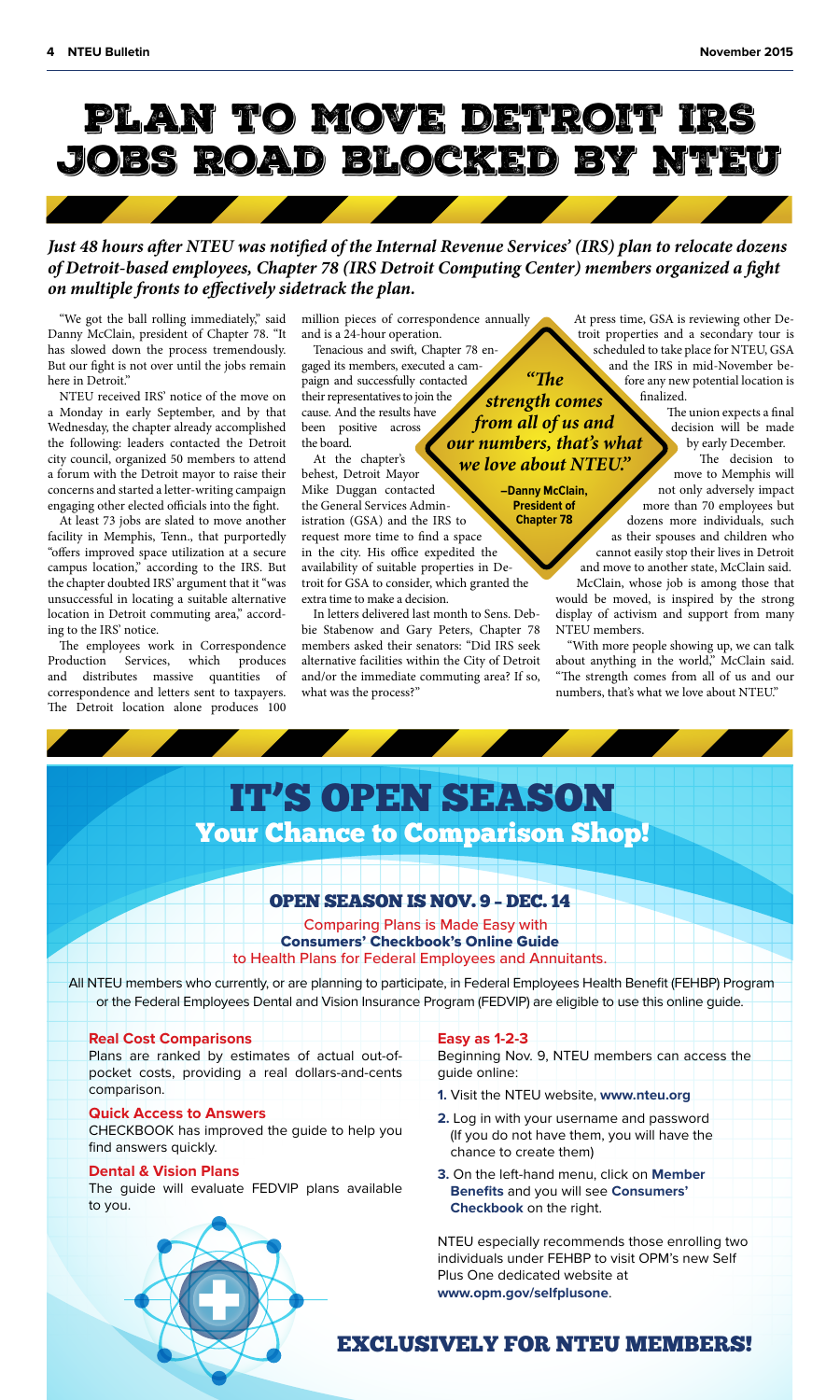# WHAT'S NEWAT THE BARGAINING TABLE?

*NTEU bargaining teams are always in action. Whether negotiating term agreements, new programs, side agreements, or mid-term bargaining, there is plenty of negotiating news. Contracts are the most important documents in the working lives of NTEU members. That is why NTEU bargaining teams include experienced chapter leaders with frontline knowledge. They bring wisdom, common sense and a strong desire to improve the lives of the employees they represent. That is a trifecta that pays off. Here are some bargaining updates from across NTEU.*

## Internal Revenue Service

*New Contract in Effect*

This new, six-year agreement became effective Oct. 1 and took 16 months to complete. The NTEU team had to fight back against agency proposals that would have taken away or limited existing rights and benefits.

It is a tough budget climate for all agencies, but the IRS is among the hardest-hit on the funding front. That posed a challenge for negotiators, but NTEU still locked in place the longstanding awards program and achieved parity in the size of the awards' funding pool with managers.

A number of improvements were made to administrative time and hours of work, while telework opportunities were expanded and the burden on teleworking employees was reduced. The rights of call-site employees during performance appraisals were strengthened.

# Department of Health and Human Services

 *Ground Rules Being Determined*

With this contract hitting its initial threeyear mark, NTEU is taking the opportunity to open it up and return to the bargaining table. HHS has indicated it would like to discuss only three articles, but NTEU is setting its sights much higher and wants to modify a number of articles.

This is in the early stages. NTEU has submitted proposed ground rules for bargaining to the agency. Unless the two sides cannot agree on the ground rules, NTEU is looking for contract bargaining to begin soon.

## Environmental Protection Agency *New Contract Ratified*

After long and difficult negotiations, which required the assistance of the Federal Service Impasses Panel, NTEU secured a



new contract at EPA. It expands telework allowing employees to request telework for one day per pay period, up to fulltime. The agreement makes changes to hours of work, giving employees more flexibility. It also makes changes to the student loan repayment provisions and employees' requests to be reassigned or not to be reassigned.

# Office of Chief Counsel (IRS) *Bargaining Underway*

Bargaining on a new collective bargaining agreement began this summer. Some of the issues the bargaining teams are discussing include part-time employment, administrative leave and retirement. A critical issue for Chief Counsel employees, many of whom are attorneys, is reimbursement for bar dues. The agency is claiming it can no longer afford to pay bar dues because of budgetary constraints. NTEU is strongly pushing back on this and will fight to keep this employee benefit.

Agreement has been reached on a family leave article that expands the definition of spouse to include partners in any legally recognized marriage. It also includes a catchall provision entitling employees to use leave under the Family and Medical Leave Act (FMLA) for "any other reason recognized by applicable law or regulation." This provision addresses new FMLA entitlements for military members. Additional bargaining is scheduled.

# Customs and Border Protection *Bargaining Underway*

There are ongoing negotiations on a new term agreement that will extend into December. Dozens of issues are being discussed for this workforce that is on the job every hour of the day and every day of the year. Some of the more significant contract articles include bid rotation and placement, overtime, scheduling and temporary reassignments. Early discussions on these issues did not go well, so the teams moved on to other issues and made some progress. NTEU will not back down from the four critical issues and will bring its positions to the table again.

# Commodity Futures Trading Commission

*Bargaining to Begin Soon*

This newly-organized agency is experiencing a lot of 'firsts' at the bargaining table. Over the summer, bargaining was completed on a compensation agreement for the employees at this financial regulatory agency that addressed immediate employee concerns over pay and benefits for 2015.

Next up is bargaining an initial term agreement. That will cover all non-compensation issues and will begin soon.

## National Park Service

*Bargaining Underway*

NTEU represents two bargaining units at NPS, each with its own workplace issues and contracts.

At the Washington Office, NTEU has reached agreement with the agency on ground rules for bargaining. Negotiations on the contract are scheduled to begin this month.

Bargaining is underway for represented employees at the National Capitol Region. While agreement has been reached on some articles, the bargaining is difficult.

# Key Definitions

Not familiar with bargaining lingo? Take a look at these most frequently used words and their meanings.

*Term Contract* A written agreement between NTEU and an agency that sets out workplace rights and benefits, including a grievance procedure. This is the main document that covers all bargaining-unit employees in your workplace and is generally in effect for a fixed time period. Also known as: term agreement or collective bargaining agreement (CBA).

*Mid-term Bargaining* Generally, term agreements contain provisions that allow for bargaining in the middle of the life of a contract. This allows NTEU or the agency to deal with parts of the contract that may not be working well or new issues.

*Ground Rules* Before negotiations begin, NTEU and the agency discuss and determine ground rules for the negotiations process, such as dates of negotiations sessions, length of sessions, where to meet, and other logistics.

*Articles* Contracts are subdivided into articles, sections, and subsections. The articles contain provisions relating to a particular topic, such as Hours of Work. In large agreements, the articles are sometimes grouped in chapters.

# Contract 101

Your contract is a critical source of law governing your working conditions. Other sources come from federal statutes and the decisions of Congress, along with regulations and rules, which all make up the framework for life as a federal employee, but it is the NTEU contract that breathes life into that framework.

That is why the agreement that NTEU bargains with your agency may well be the single most important document affecting your work life. It lists employee rights and protections and the detailed processes that NTEU and management have agreed to in key areas like leave, hours of work, performance appraisals, potential disciplinary actions, pay for performing higher-graded duties, and much more.

One important element in any collective bargaining agreement is the grievance and arbitration provision. That is the mechanism for enforcing employee rights and holding management accountable.

The grievance process provides a path for issues to be heard ultimately by a neutral third-party, if necessary, and it works to ensure that agencies follow their own policies. Deviations from agreed-upon policies are subject to the filing of a grievance.

Understanding the contract is essential to ensuring you are treated fairly and appropriately. NTEU can help you fully understand and exercise your rights and benefits. Need a copy of your contract or have questions? You can contact your local NTEU representative.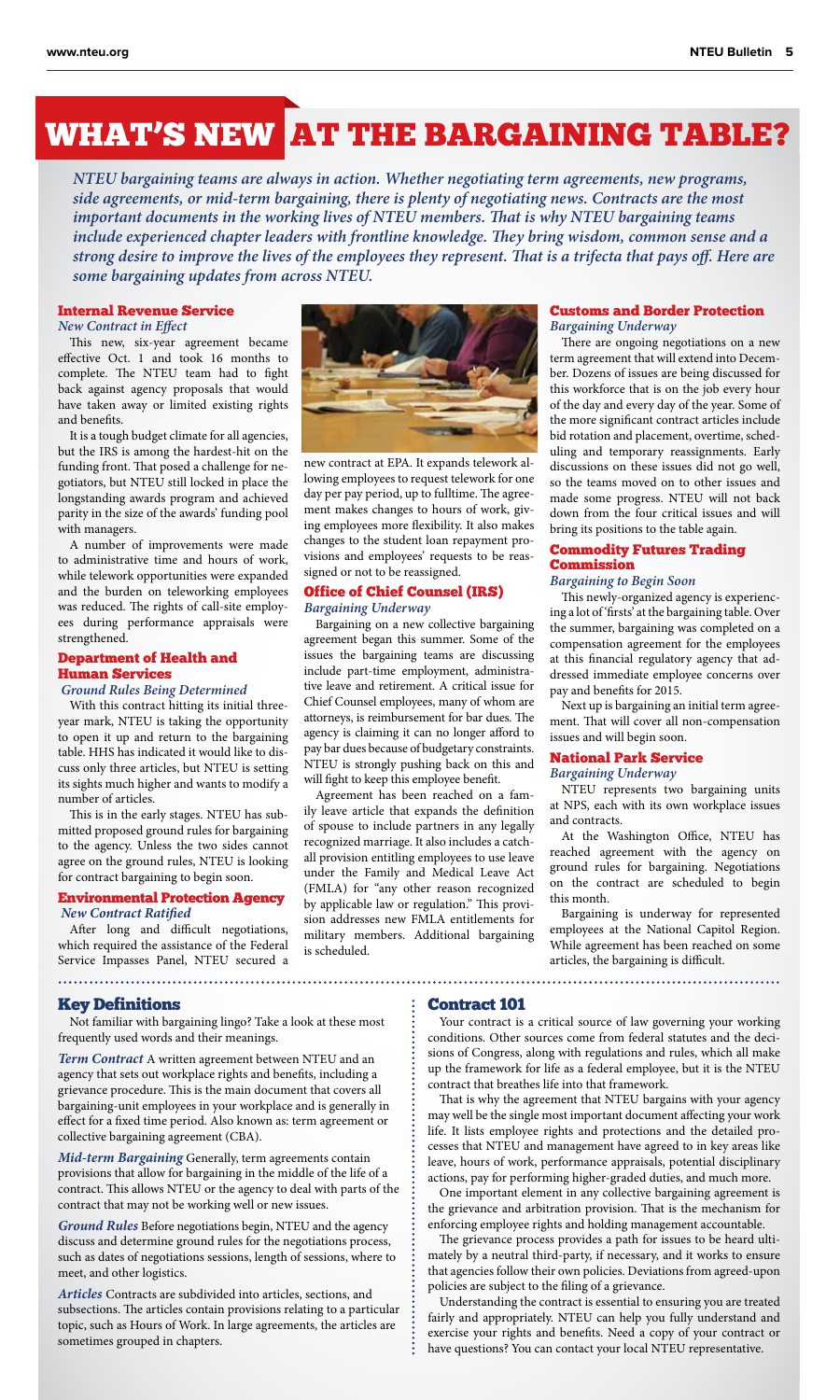# **Scholarship Winners Grateful for Gift Supporting Their Education**

*An excellent academic record, leadership skills––and her commitment to keep one's word––were the factors that landed Laura Miller a Federal Employee Education and Assistance Fund (FEEA)-NTEU Scholarship.*



Miller promised her mother that if she gets accepted into her dream college, which is located hours away from home, she'll need to find a way to get to and from school. That meant finding and getting a scholarship to help cover tuition and travel-related costs.

When it came time to apply for college, Miller's mother suffered a stroke and was recovering in the hospital. While tending to her mother, Miller combed the Internet for scholarships, found a link to the FEEA-NTEU Scholarship program and jumped at the opportunity.

"My daughter is a self-starter," said Debbie Miller, an employee of the Securities and Exchange Commission, and member of Chapter 293 (SEC). "While I was healing, she was helping me and stayed by my side but she also found time to research. She found the scholarship, applied for it and won."

Designated for the best of the best, the FEEA-NTEU award is a component of the overall FEEA scholarship program, which sponsors a merit-based scholarship program exclusively for federal employees, their spouses, and their children.

The judging committees in each of FEEA's 27 regions submit their top two winners to the judges who choose at least six of those applicants as winners of an additional \$5,000 for that academic year.

"The students who win these scholarships are exceptional in every category. They are recognized for their outstanding achievements, leadership potential and their willingness to give back to their communities," said President Tony Reardon.

An aspiring engineer and 4.0-GPA student, Miller is one of six recipients of this year's prestigious \$5,000 FEEA-NTEU Scholarships. And it's just one of several awards under her belt. She also received a generous meritbased scholarship from the Posse Foundation, a national youth leadership development program.

Miller is currently a freshman at the University of Wisconsin-Madison, one of the top schools in the nation for engineering.

Her mother describes her as "[o]ne of the nerdiest people you will ever meet." After her first day of college, Miller said to her mother, "Mom, I loved my engineering class and I'm enjoying math."

Another winner of the 2015-16 FEEA-NTEU scholarship is medical student Valerie Verdun, who was unaware of the NTEU-endowed gift's existence until she got the good news. Students compete for the FEEA-NTEU scholarships with the same application they submitted for FEEA's regular scholarship program, which awards scholarships ranging from \$500 to \$2,500.

Given her academic record and exceptional list of achievements, Verdun stood out among the rest and was selected for an NTEU award in addition to her regional FEEA award.

"We were shocked," said her father, Pete Verdun, an Internal Revenue Service employee and member of Chapter 10 (IRS Chicago). "My daughter was thrilled when she found out about the NTEU scholarship."



Verdun applied for and won two regional FEEA scholarships in the past while in undergraduate school, but the bigger NTEU award this time for medical school came as a big, welcome surprise.

A second-year student at the Georgetown University School of Medicine, Verdun has spent hundreds of hours volunteering for community causes and student organizations and is pursuing her path to become a physician.

Among the other winners of the NTEU-FEEA Scholarships, Jeffery Shea, an employee of the Transportation Security Administration, was awarded the Vernon Hunter Scholarship. This award honors an IRS manager who was killed in 2010 when a single engine plane was intentionally crashed into the Austin, Texas, IRS offices, killing former NTEU member Vernon Hunter. Shea is a senior at the State University of New York, Empire State College.

The other three winners: Brandt Coleman, a junior at University of Louisville, whose mother is a Department of Veterans Affairs employee; Gregory Hopper, a freshman at Eastern Kentucky University, whose mother works for the Social Security Administration; and, Ariel Murphy, a sophomore at Yale University, whose father is an employee at the Department of Housing and Urban Development.

*Applications for the 2016-17 FEEA-NTEU scholarship will be available in January. Visit FEEA.org for more information.*

**The endowed FEEA-NTEU Scholarships were created by an NTEU donation to FEEA. The gift was made possible from remaining administrative funds from the successful settlement of the union's legal battle over special rates pay increases denied to a large group of federal workers in the 1980s.**



# DOES CFC STILL MATTER? *For FEEA the Answer is Yes!*



The Federal Employee Education and Assistance (FEEA) Fund needs you to donate through the CFC.

FEEA uses CFC donations in two main ways each year — to provide college scholarships to federal employees and their families and to respond to emergency situations.

Since 1986, FEEA has provided \$13 million in scholarships and \$11 million in emergency assistance.

*Your donation through the CFC will help FEEA continue its mission of assisting federal employees in need.* 

# MAKE YOUR PLEDGE TO FEEA #11185 TODAY.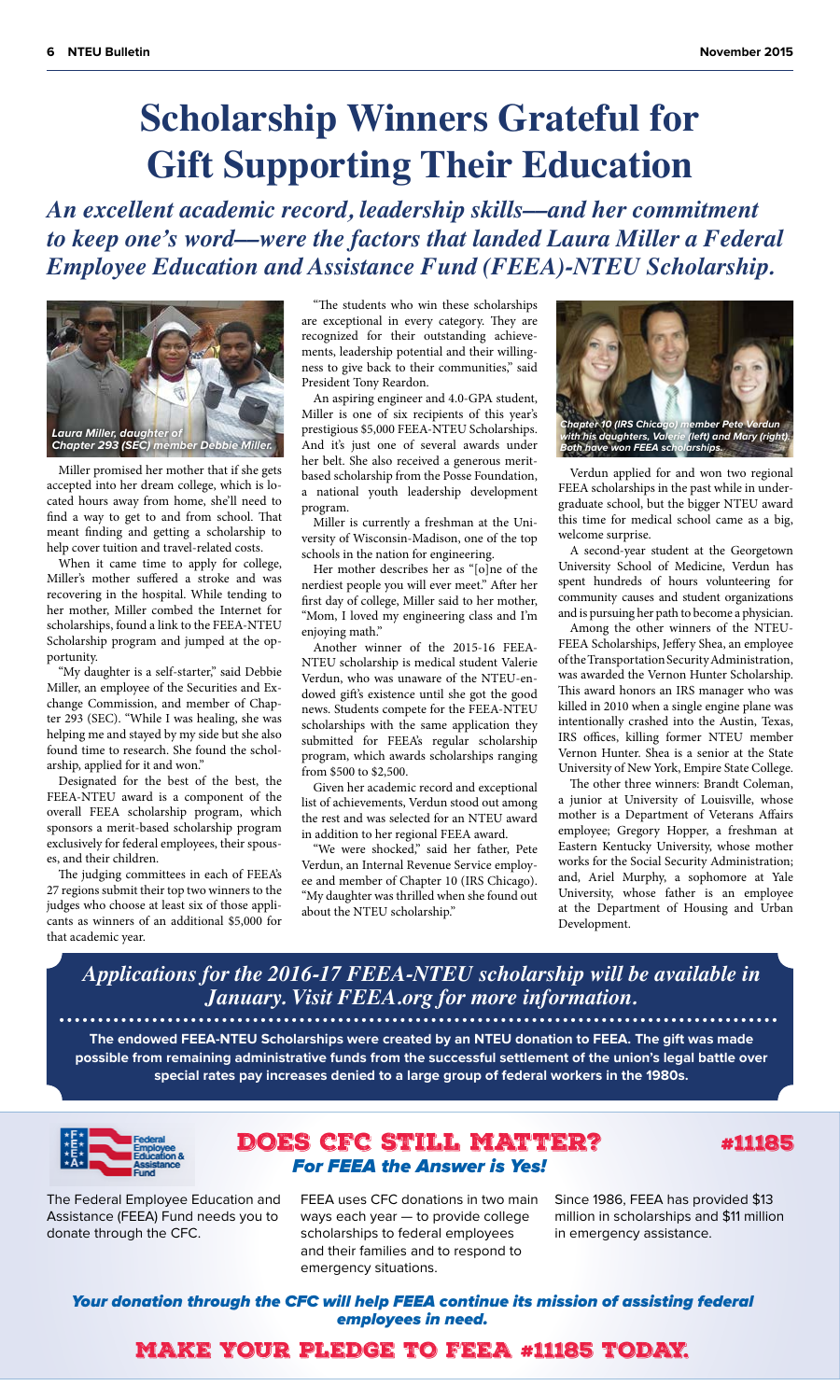# IT Employees Win Alternative Work Schedules

Many federal employees benefit from an enhanced work-life balance thanks to NTEUnegotiated benefits such as alternative and compressed work schedules. The union worked hard to establish these schedule options and continues to aggressively enforce them across federal agencies when managers refuse to implement them.

That was the case for two information technology employees in the Ogden (Utah) Equipment Depot who requested a 4/10 compressed work schedule. The employees had the same manager who denied both of their schedule requests. The manager only gave a rationale for the denial to one of the two employees, stating that the contract language on alternative work schedules does not apply to IT employees due to service, coverage, and workload planning.

Chapter 67 (IRS Ogden Campus) grieved the denials on behalf of the two employees and the union then invoked the case for arbitration. The IT employees, like all IRS employees, have a contractual right to the schedule as long as the requested schedule does not compromise service, coverage, cost systems, or seating as described by the contract.

Upon conclusion of the hearing, the arbitrator sided with NTEU in ruling that the IRS must allow the grievants to work AWS, specifically the 4/10 compressed work schedule. In a 4/10 schedule, an employee works four 10-hour days each week of the pay period and has an extra day off each week.

"NTEU believes that management's denial of an alternative work schedule request needs to be backed by factual evidence," said



President Tony Reardon. "When there is none, a denial is based purely on speculation."

In denying the employees' 4/10 schedule requests, management cited concern over diminished service levels, among other reasons. However, there was no evidence of any actual negative impact to service resulting from the alternate schedules. This conclusion was bolstered by the fact that one of the employees had previously worked a 4/10 schedule for years without causing any burdensome impact on service or productivity.

 "NTEU was able get the employees the AWS schedule that works best for them and their families," said Jenny Brown, president of Chapter 67. "Without NTEU, the employees would be at the mercy of management's whims."

The union argued that while management may deny AWS requests for valid reasons under the contract and exercise discretion in doing so, it must not exercise that discretion arbitrarily. In the absence of such evidence, the arbitrator sustained the grievance and ordered that the employees be permitted to work the schedules.

Della Smith, one of the employees who is now able to work AWS, was delighted to have NTEU fight her case.

"I'm appreciative that there is an alternate dispute resolution process (arbitration) available to me though the union," Smith said. "Through arbitration, we ensured that Article 23, which was renegotiated by the union to allow an AWS schedule, is fairly implemented in our [Modernization & Information Technology Services (MITS)] area here in Ogden."

 "The value of NTEU is that the employees are not subject to the whims or opinions of managers," Brown said. "We make sure there is a contract that allows them certain rights. We enforce that contract and those rights, and employees are never left to stand alone."

# CASE OF IRS OVERREACH *NTEU Wins Back Job and Back Pay for Employee*



Kimberly Perez was pulling up taxpayer records on an Internal Revenue Service (IRS) database in 2003 to verify names and Social Security numbers

when she unknowingly pulled up her daughter's tax records—a violation of IRS policy and federal law if she had done so on purpose.

To ensure privacy, IRS employees are barred from accessing the tax records of their family members, friends and neighbors on the Integrated Data Retrieval System (IDRS). Though Perez, then a Seasonal IRS Tax Examining Technician in Fresno, Calif., says her unauthorized access (UNAX) violation lasted only a few seconds, she ended up paying a heavy price.

First, she was convicted of a misdemeanor in federal court, sentenced to a year of probation, 200 hours of community service and ordered to pay a fine of \$250. Then came the big shock—the IRS fired her in 2008, even though Perez had excellent performance reviews and had committed what an arbitrator later agreed was an "inadvertent" violation.

Thanks to NTEU's persistence, Perez got her old job back this year—seven years after the IRS fired her. In her ruling, Arbitrator Ruth Glick reduced Perez's penalty to 30 days suspension without pay and ordered the IRS to reinstate her.

Glick summarized the thrust of NTEU's arguments this way: "Removal was excessive for the misconduct at issue by exceeding the bounds of reasonableness."

Perez's gratitude for NTEU runs deep.

"NTEU was so helpful in so many different ways. When I was terminated I thought I was done, I was out of options. But NTEU said they're going to fight for me," she said. Perez returns to work and to her NTEU membership in a few weeks. "I couldn't have asked for a better group of people to back me and to work on my case," she said.

NTEU found numerous irregularities on the government's part:

- The Treasury Inspector General for Tax Administration (TIGTA) had conducted a sloppy investigation.
- IRS hadn't fired other employees who had more serious UNAX violations.
- Perhaps the most damaging finding was that the agency had failed the "Douglas Factors" test—the legal criteria federal agencies are required to meet to justify disciplinary actions taken against employees. President Tony Reardon said Perez's case is a

testament to NTEU's persistence.

"It underscores our commitment to holding federal agencies accountable when they go overboard with their disciplinary actions. We will work the case no matter how long it takes," Reardon said. "Federal employees must be treated fairly and given due process, and their punishment must fit the infraction. Ms.

Perez was clearly given a raw deal and I'm glad NTEU was able to see to it justice was done."

Perez has had a rough time since she got fired. She was furious and outraged that she was terminated from a job she loved.

Initially, things seemed fine because her husband earned enough to provide for her and their four children. She enrolled in medicalbilling courses and worked at three health care facilities. A layoff followed. Jobs were hard to come by in central California.

Then she got divorced. Now she's a single mom with two of her four children still living at home. To make matters worse, Perez said she recently broke her foot and could not continue at the job she was working.

She really wanted to return to the IRS—she first began working for the agency as a seasonal in 1997—but was discouraged by how long her case was taking. Perez credited NTEU members at Chapter 97 (IRS Fresno Service Center) for cheering her up, updating her on the progress of her case and providing a support network.

Perez said her case proves the value of belonging to NTEU and urged all federal employees to become members.

"When the union is asking to help you with your case, give them a chance. Listen to them. They know what they are talking about," she said. "If you have a union, join. I don't know what I'll do without NTEU."